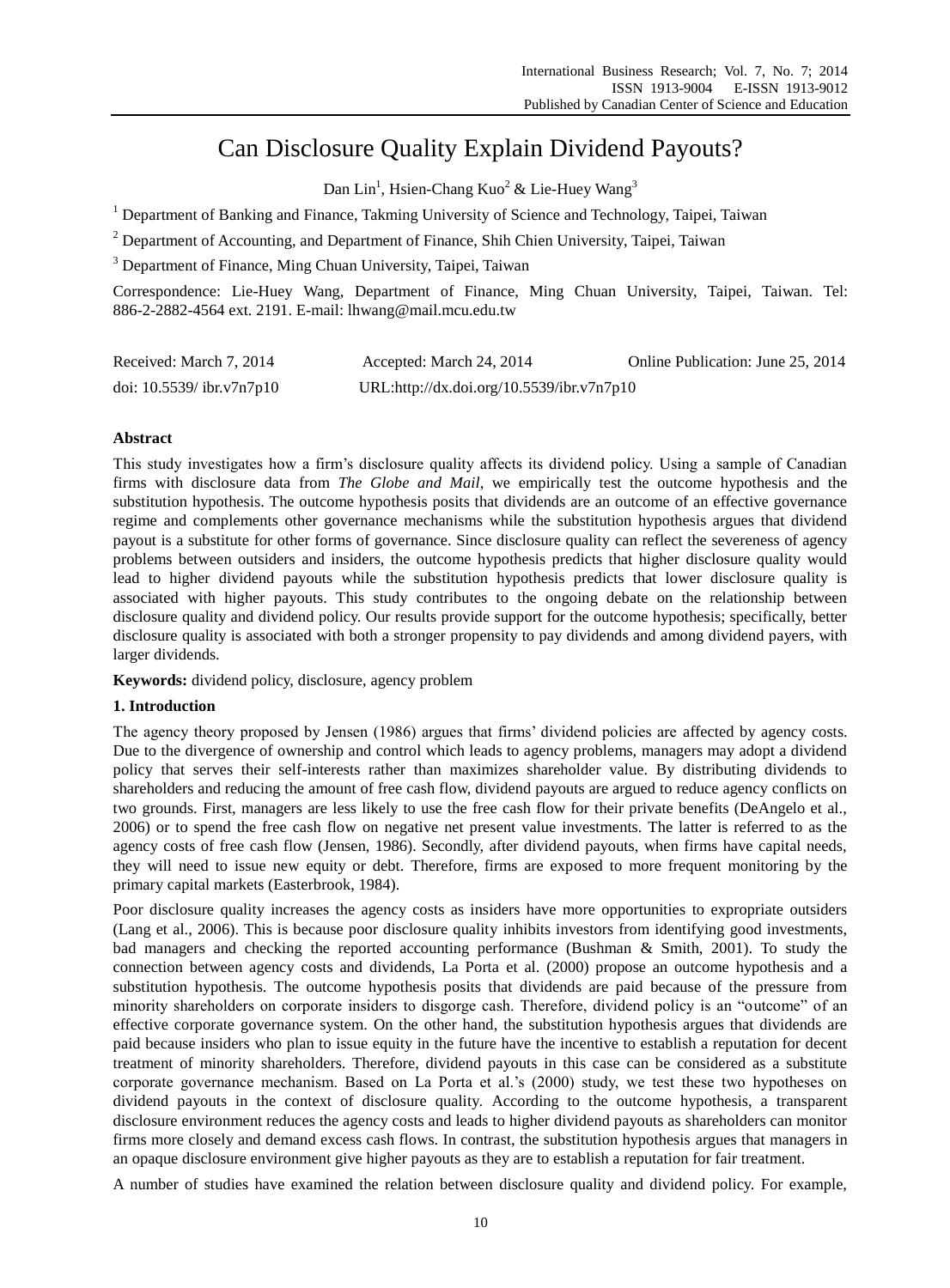Brockman and Unlu (2011) show that firms' disclosure quality has a significant effect on dividend payout and find support for both outcome hypothesis and substitution hypothesis. Adjaoud and Ben-Amar (2010) test the relationship between the propensity to pay dividends and the components of corporate governance score, including board composition, compensation, shareholder rights, and disclosure. Hussainey and Walker (2009) examine the joint effects of dividend propensity and voluntary disclosure on share price anticipation of earnings. Hussainey and Aal-Eisa (2009) examine whether voluntary disclosure and dividends reveal information about future earnings for decline earnings firms after the growth for at least four years. Kowalewski et al. (2008) study the relationship between corporate governance, measured by the Transparency Disclosure Index, and dividend payouts in Poland. Gelb (2000) examines the substitutability among corporate signaling practices including dividends, stock repurchases and accounting disclosures. Gelb (1999) tests if firms' choice of payout methods for one-time cash distribution to shareholders, i.e., special dividends or stock repurchases, is related to the level of accounting disclosures. Arnold (1998) investigates the relation between of information asymmetry and financial disclosure by examining the effect on book returns and dividend cover.

Results from prior studies that test the outcome hypothesis and substitution hypothesis are mixed. Cross-country studies have generally showed support for the outcome hypothesis (La Porta et al., 2000; Faccio et al., 2001; Mitton, 2004; Bae et al., 2012; Bartram et al., 2012). However, conflicting results are found by country-specific studies. Some studies show support for the substitution hypothesis (Hu & Kumar, 2004; Jiraporn & Ning, 2006; Officer, 2006; Pinkowitz et al., 2007; Chae et al., 2009; Chang & Dutta, 2012) while others find evidence for the outcome hypothesis (Kowalewski et al., 2008; Adjaoud & Ben-Amar, 2010; Jiraporn et al., 2011).

Therefore, the objectives of this study are to examine how disclosure quality influences a firm's dividend payout policy and to provide further evidence on the outcome hypothesis and the substitution hypothesis. Our study contributes to several vital areas of research. First, we contribute to the literature that examines the impact of corporate governance on dividend payouts. While previous studies have used corporate governance indexes (Jiraporn & Ning, 2006; Chae et al., 2009; Sawicki, 2009; Adjaoud & Ben-Amar, 2010; Jiraporn et al., 2011; Bae et al., 2012) or several corporate governance related variables, such as board composition, CEO duality, and board size (Campbell and Turner, 2011; Chen et al., 2011; Chang and Dutta, 2012; Abor & Fiador, 2013) to explain the dividend policy, this study focuses on another aspect of corporate governance issue, disclosure quality, that has received less attention. Second, this study argues that using a corporate governance index suffers from a drawback because it is composed of several aspects of governance (Jiraporn et al., 2011). Each aspect may influence the dividend payouts differently. Certain aspects may have more influence than others. Hence, it is important to look at the index component individually and this study will focus on disclosure quality. Third, while most of prior studies focus on the US markets, it is essential to check the robustness of US results by examining other markets. In this study, we use a sample of Canadian firms. Chang & Dutta (2012) suggest that the Canadian capital market differs from the US market in three aspects: (1) the ownership by large blockholders in Canada is more concentrated; (2) the Canadian tax system employs a different approach for dealing with investment income; and (3) the Canadian equity market has lower liquidity than the US market. Finally, the current Canadian evidence on the relationship between dividend policy and corporate governance is inconclusive (Adjaoud and Ben-Amar, 2010; Chang & Dutta, 2012). While Adjaoud and Ben-Amar (2010) find that firms with stronger corporate governance, measured by a corporate governance index, is associated with higher dividends payouts, Chang and Dutta (2012) report that firms with weaker governance characteristics (such as larger board size, lower alignment of CEO pay, CEO duality, and lower CEO ownership) pay higher dividends. Therefore, the issue on disclosure quality and dividend payout is worth further investigation.

# **2. Theoretical Background**

#### *2.1 Corporate Governance and Dividends in an Agency Context*

Both theoretically and empirically prior research has identified a connection between agency costs and dividends payouts (Easterbrook, 1984; Jensen, 1986; Fluck, 1999; Gomes, 2000; La Porta et al., 2000; Lie, 2000; Avivazian et al., 2003, 2006; DeAngelo et al., 2006; Chae et al., 2009; Brockman & Unlu, 2011; Bartram et al., 2012). La Porta et al. (2000) suggest that in an economy where significant agency problems exist between corporate insiders and outsiders, dividends payouts play an important role.

Grounded in the theory of agency costs of free cash flow, a lot of research has been carried out to examine the link between corporate governance and dividend policy (Easterbrook, 1984; Jensen, 1986; La Porta et al., 2000; Chae et al., 2009; Adjaoud & Ben-Amar, 2010; Jiraporn et al., 2011; Officer, 2011; Bae et al., 2012; Bartram et al., 2012; Chang & Dutta, 2012; Abor & Fiador, 2013). Easterbrook (1984) argues that dividend payouts can help reduce agency costs by exposing firms to more frequent monitoring by the primary capital markets. According to La Porta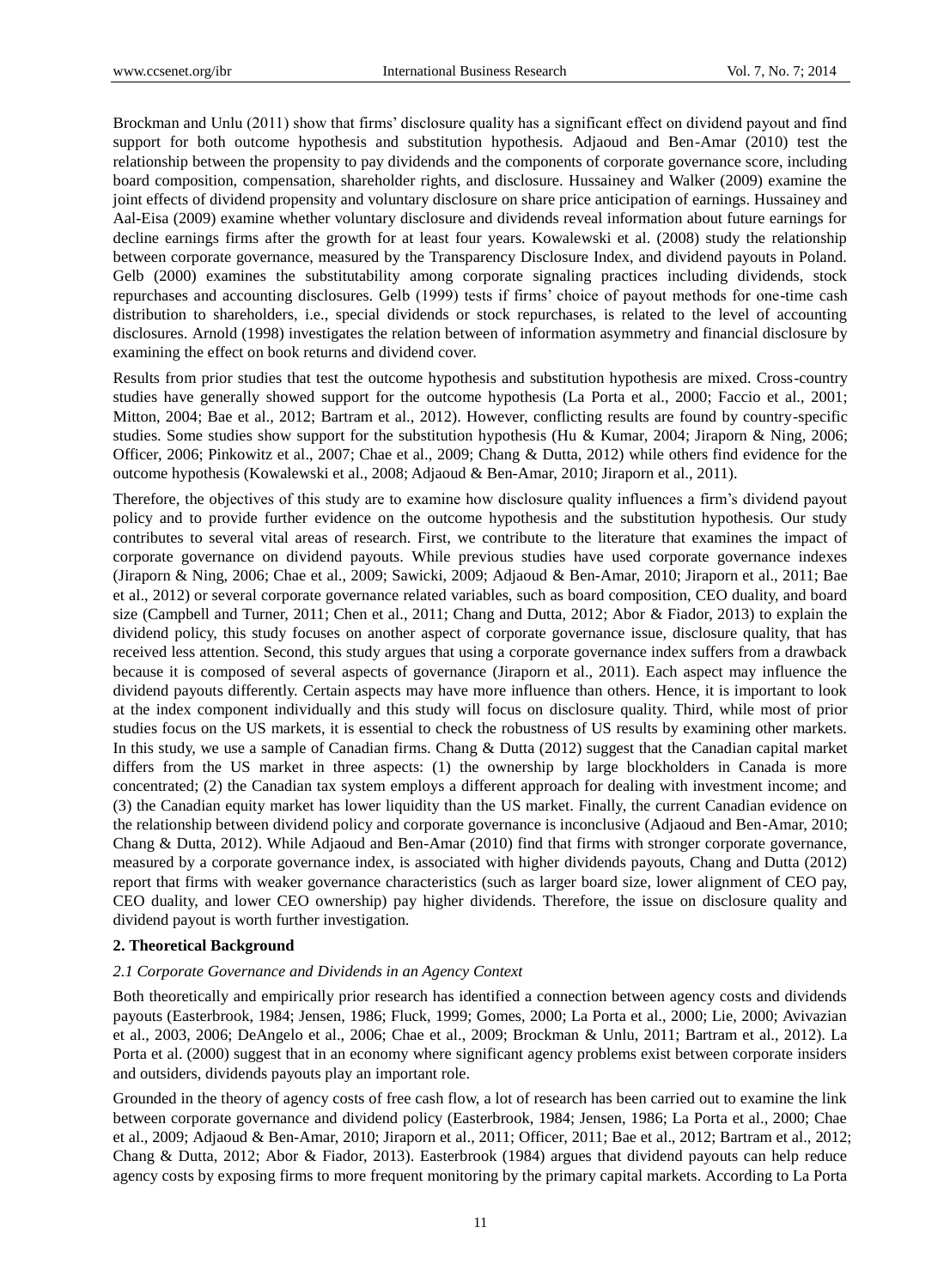et al. (2000), dividends can be viewed as an "outcome" of an effective corporate governance system or a "substitute" for weak governance. Using shareholder protection as a proxy for agency problems, La Porta et al. (2000) test if dividends can be considered as an "outcome" or a "substitute" of legal protection of shareholders. Under the first view where dividends are considered as an outcome of an effective legal protection system for shareholders, minority shareholders use their legal power to force companies to distribute excess cash and to refrain managers from using the excess cash to generate private benefits that are not shared by minority shareholders. By paying out dividends to shareholders, the agency costs of free cash flow are reduced (Jensen, 1986).

Under the second view which assumes that firms have the need to raise funds in the external capital markets, dividends are a substitute for legal protection and are paid out by managers to establish a reputation for good treatment of shareholders when the country has weak legal protection of minority shareholders. Prior studies show that weakly governed managers are more likely to engage in dividend smoothing (Knyazeva, 2007) and face greater pressure from shareholders to pay dividends (John & Knyazeva, 2006). In a cross-country analysis, Pinkowitz et al. (2007) show that minority shareholders add a premium value on dividends when there is low investor production.

Firms with poor investment opportunities (low Tobin's Q) and ample resources (high cash flow) arguably suffer from greater agency problems (Officer, 2011). The overinvestment hypothesis suggests that these firms are more likely to overinvest or waste the shareholders' cash. Distributing dividends can therefore be perceived as a way of reducing agency costs (Easterbrook, 1984; Jensen, 1986). Officer (2011) find support for the overinvestment hypothesis and reports that firms with low investment opportunities and high cash flow are associated with more positive dividend initiation announcement returns. The results from Officer (2011) are also consistent with the substitution hypothesis which argues that dividend payout is a substitute governance mechanism for alleviating agency problems.

A number of studies (Fama and French, 2001; Grullon et al., 2002; DeAngelo & DeAngelo, 2006; DeAngelo et al., 2006; Brockman & Unlu, 2011) have advanced the lifecycle explanations for dividends. The lifecycle theory suggests that firms adjust their dividend payout through time. As firms mature, the tradeoff between the advantage of retaining free cash flow arisen from declining information costs and the disadvantage of rising agency costs that encourages payout evolves over time (DeAngelo et al., 2006; Brockman & Unlu, 2011; Armitage, 2012). As young firms have more investment opportunities but are short on cash, they are more inclined to retain cash in order to avoid the costs associated with raising external capital. On the other hand, mature firms have higher profitability and more cash, but face fewer investment opportunities, so they have stronger incentives to distribute cash to shareholders through, for example, dividends to reduce the agency costs of free cash flow.

Moreover, due to diminishing returns, Araujo et al. (2011) argue that the cost of dividend is lower for high earnings firms. Therefore, the traditional "investment effect" predicts that high earnings firm would pay higher dividends. However, Araujo et al. (2011) propose another explanation, "productivity effect", for dividend policy. By extending Miller and Rock's (1985) model and incorporating future productivity of the firm, Araujo et al. (2011) argue that due to the productivity effect, high earnings firms may not pay high dividends because the sacrifice of investment due to dividend payout represents a greater cost for higher productivity firms. Accordingly, dividend payout may be lower for mature firms.

#### *2.2 Disclosure and Dividends*

The fundamental premise of this study is that in a world of significant agency problems between corporate insiders and outsiders, there should be an economic association between disclosure quality and dividend payouts. Based on the above review of literature, there are two opposing views on the relationship between disclosure quality and dividend payouts in an agency context (La Porta et al., 2000; Brockman & Unlu, 2011; Jiraporn et al., 2011; Bartram et al., 2012; Chang & Dutta, 2012). On the one hand, the dividend policy is perceived as an outcome of the disclosure quality; that is, the outcome hypothesis. In an opaque disclosure environment, managers are more likely to conduct opportunistic behavior and the agency costs of free cash flow, suggested by Jensen (1986), are likely to occur. Managers of firms with weaker governance and lower disclosure quality are more likely to abuse the free cash flow, pay out less cash to shareholders, spend the free cash flow on empire building and negative net present value projects and consume perquisites. In contrast, firms with higher disclosure quality are more likely to pay larger dividends because shareholders are better able to find out the level of excess cash flow in a transparent disclosure environment and demand for higher dividend payouts. Therefore, based on the outcome hypothesis, a positive relationship between disclosure quality and dividend payouts is expected.

On the other hand, dividend payout and disclosure are considered as substitute mechanisms for alleviating the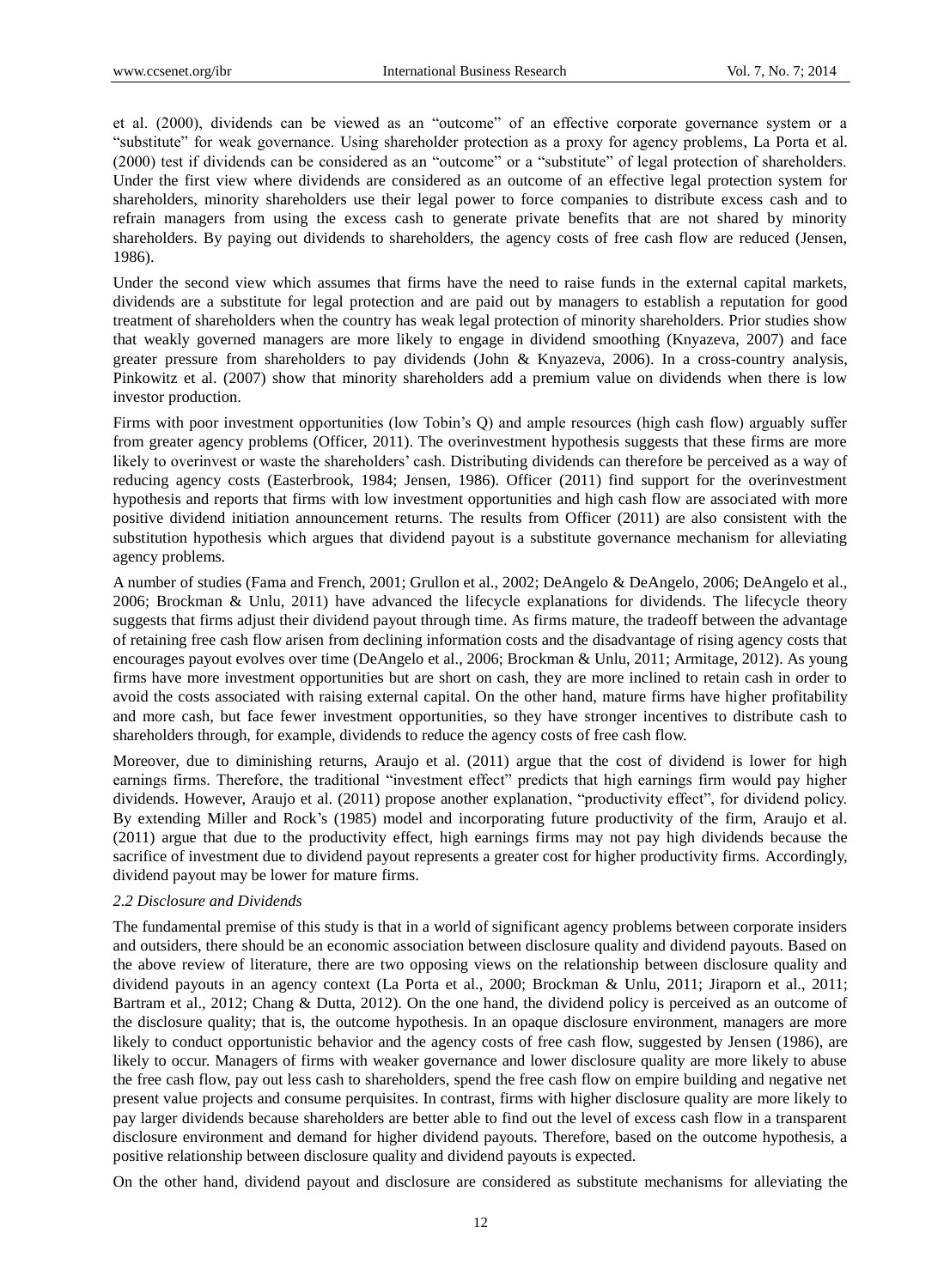conflicts of interests between managers and shareholders; that is, the substitution hypothesis. This hypothesis argues that firms with lower disclosure quality are more susceptible to managerial entrenchment and are likely to incur the agency costs of free cash flow. Hence, in an opaque disclosure environment where the agency problem is more severe, shareholders would demand higher dividend payouts and managers would increase payouts to establish their reputation for fair treatment. Therefore, based on the agency theory, the substitution hypothesis posits a negative relationship between disclosure quality and dividend payouts. Moreover, from the signaling perspective, dividend can be is a credible signal when there is high information asymmetry (Booth and Chang, 2011; Cheng et al., 2011). Firms with higher disclosure quality can reduce the extent of information asymmetry between managers and outsiders. Therefore, firms operating in a more transparent disclosure environment have less need to signal firm quality using dividends and have lower dividend payouts. Therefore, based on the signaling effect, disclosure quality is expected to be negatively associated with dividend payouts.

## *2.3 Empirical Evidence on the Outcome Hypothesis and Substitution Hypothesis*

Studies that find support for the outcome hypothesis include, for example, Jiraporn et al. (2011) who report that firms with better governance quality have a stronger propensity to pay dividends and among dividend-paying firms, better governed firms pay larger dividends. Adjaoud and Ben-Amar (2010) show that firms with stronger governance have higher dividend payouts. In particular, the board composition and shareholder rights' policy of the four corporate governance index components are positively related to payout ratios. Kowalewski et al. (2008) also find evidence consistent with the outcome hypothesis using a sample of Poland companies and the Transparency Disclosure Index (TDI) as a proxy for corporate governance practices. In particular, they find a positive relationship between dividend to cash flow ratio and the TDI or its sub-indices. Further, Mitton (2004) reveals that in emerging markets, firms with stronger corporate governance have higher dividend payouts, but such positive relationship is limited to countries with strong investor protection.

There are also studies that find evidence supporting the substitution hypothesis. For example, Chang and Dutta (2012) examine the Canadian firms and find that firms with weaker governance pay higher dividends. Chae et al. (2009) report that the relationship between dividend payout and corporate governance is negative and depends on the relative size of agency costs and external financing constraints. Jiraporn and Ning (2006) show an inverse relation between dividend payouts and shareholder rights. Officer (2006, 2011) provides evidence for the substitution hypothesis. Based on a sample of firms that should pay dividends, Officer (2006) reveals that dividend policy is a substitute for weak internal and external governance. In addition, Officer (2011) finds that firms with weak governance and firms with poor investment opportunities and high cash flow are associated with more positive dividend initiation announcement returns.

Moreover, some studies even find support for both the outcome hypothesis and the substitution hypothesis. Sawicki (2009) finds that prior to the Asian financial crisis there is some evidence of substitution effect between dividends and corporate governance mechanisms. However, the relationship between corporate governance and dividends is reversed and turns positive in the post-crisis period, providing support for the outcome hypothesis. Brockman and Unlu (2011) report a U-shape relation between dividend payouts and disclosure quality and provide supports for both hypotheses. They argue that in an opaque disclosure environment, managers may pay higher dividends as a way of establishing their reputation among capital providers; that is, the substitution hypothesis. In a transparent disclosure environment, managers are under the close eye of outside investors and are more likely to disgorge the excess cash; that is, the outcome hypothesis. The link between disclosure quality and dividends payouts is found to be weakest when the disclosure environment is not extremely transparent or opaque.

#### **3. Method**

#### *3.1 Hypotheses*

The outcome and substitution hypotheses have opposite predictions about the relation between disclosure and dividend policy. The outcome hypothesis predicts that firms with higher disclosure quality are more likely to pay dividends and in larger amounts. On the other hand, the substitution hypothesis predicts that lower disclosure quality is associated with stronger propensity to pay dividends and higher dividend payouts. The testable hypotheses are as follows:

*H1a (outcome)*: Firms with higher disclosure quality are more likely to pay dividends.

- *H1b (substitution)*: Firms with lower disclosure quality are more likely to pay dividends.
- *H2a (outcome)*: Firms with higher disclosure quality have higher dividend payouts.
- *H2b (substitution)*: Firms with lower disclosure quality have higher dividend payouts.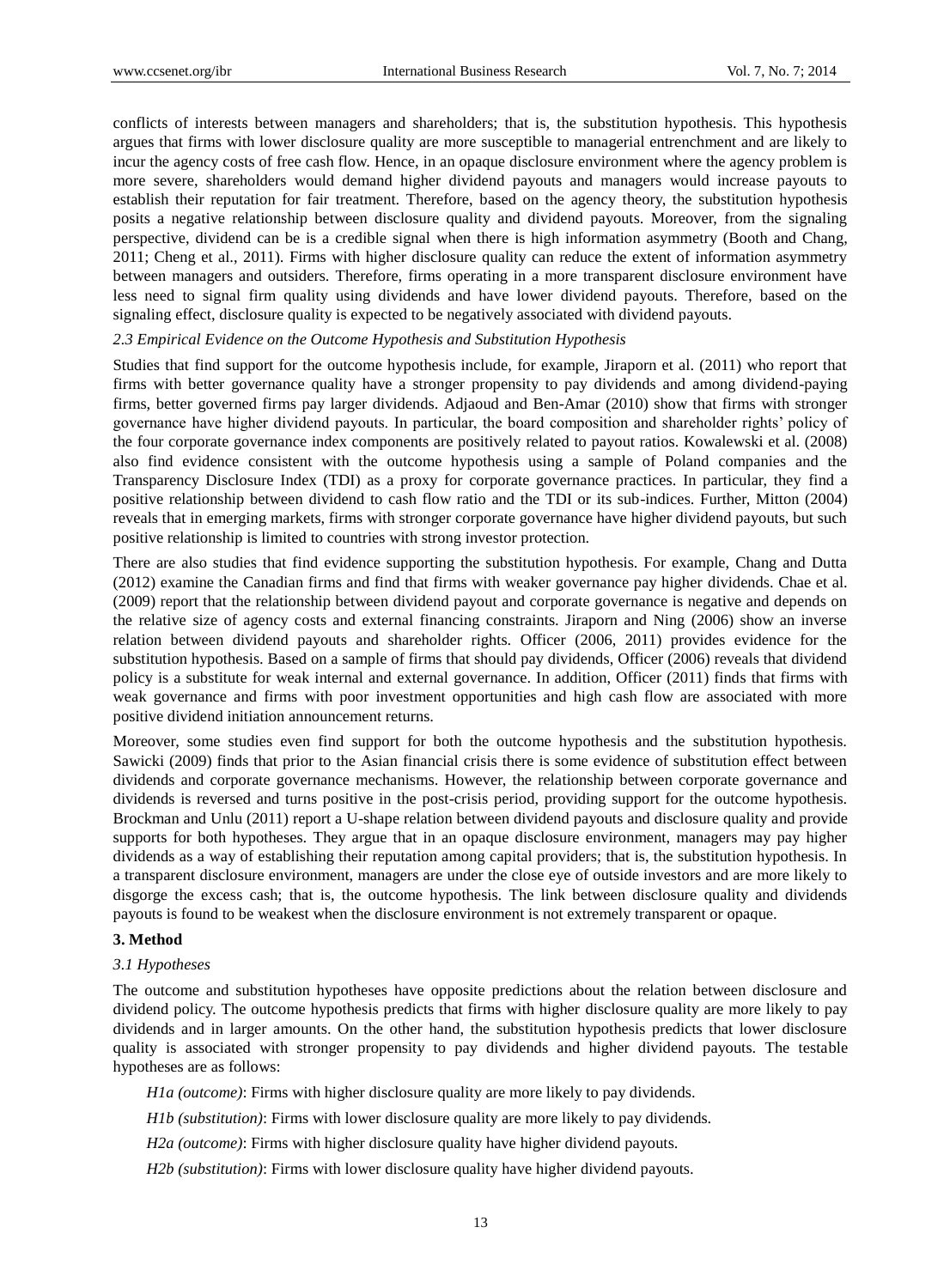#### *3.2 Data*

The initial sample consists of firms listed on the S&P/TSX composite index with disclosure rankings in *The Globe and Mail* (G&M) for the period 2009-2012. *The Globe and Mail* has published annual scores of corporate governance practices of Canadian publicly listed firms since 2002 and examines four facets of corporate governance, including board composition, shareholding and compensation, shareholder rights and disclosure (Ben-Amar & Zeghal, 2011). The reason for choosing this sample period 2009–2012 is that there were changes to the disclosure index with additions of several questions in 2009 and in 2013. The maximum disclosure score that a company can obtain increased from 10 marks to 12 marks in 2009 and to 13 marks in 2013. Several prior Canadian studies have used the rankings produced by G&M to study, for example, the relationship between disclosure and board independence (Ben-Amar & Zeghal, 2011), corporate governance and dividend policy (Adjaoud & Ben-Amar, 2010), corporate governance and firm value (Klein et al., 2005; Adjaoud et al., 2007), corporate governance and earnings quality (Niu, 2006), and corporate governance and ownership structure (Bozec & Bozec, 2007). Firms that do not have all the required financial and accounting data available on the Standard & Poor's Compustat database are eliminated from the sample. The final sample consists of 664 firm year observations. Table 1 presents an industrial breakdown of our sample firms.

| Industry                                                             | No. of obs | %    |
|----------------------------------------------------------------------|------------|------|
| Mining and construction                                              | 240        | 36.1 |
| Manufacturing                                                        | 100        | 15.1 |
| Transportation, Communications, Electric, Gas, And Sanitary Services | 92         | 13.9 |
| Wholesale Trade and Retail Trade                                     | 64         | 9.6  |
| Finance, Insurance, And Real Estate                                  | 144        | 21.7 |
| <b>Services</b>                                                      | 24         | 3.6  |
| Total                                                                | 664        | 100  |

#### *3.3 Models*

To examine the linkage between disclosure quality and dividend policy, this study utilizes two models as shown below: (1) a logit regression model, which is used to examine the effect of disclosure quality on the likelihood of dividend payouts, and (2) a panel regression model, which is used to examine the relationship between disclosure quality and dividend payouts for dividend-paying firms. The dependent variable of Model 1 is the likelihood of the firm paying dividends (*DIVD*) and is set to 1 if the firm pays a dividend, and 0 otherwise. The logit function where the probability of *DIVD* is estimated using the functional form  $\pi(x) = e^{g(x)}/1 + e^{g(x)}$ . The dependent variable of Model 2 is the ratio of cash dividends to total assets (*DIV*). Other dividend measures such as dividend to cash flow and dividend payout ratio (defined as dividends to earnings) can become unstable when the cash flow or earnings is close to zero (Chang & Dutta, 2012). The measure of dividend yield (defined as dividends to price) can also be confounded by market perceptions and pricing effects (Chang & Dutta, 2012).

$$
P(DIVD)_{it} = f \{ \alpha_i + \beta_i DSCORE_{it} + \beta_2 LAG(DIV)_{it-1} + \beta_3 Ln(TA)_{it} + \beta_4 LEVERAGE_{it} + \beta_5 ROE_{it} + \beta_6 CAPEXP_{it} + \beta_7 MB_{it} + \beta_8 TAX_{it} + \beta_9 RETAIN_{it} + \beta_{10} CASH_{it} + \beta_{11} INDUSTRY_i + \varepsilon_i \}
$$
(1)

$$
DIV_{it} = \alpha_i + \beta_i DSCORE_{it} + \beta_2 LAG(DIV)_{it-1} + \beta_3 Ln(TA)_{it} + \beta_4 LEVERAGE_{it} + \beta_5 ROE_{it} + \beta_6 CAPEXP_{it} + \beta_7 MB_{it} + \beta_8 RAX_{it} + \beta_9 RETAIN_{it} + \beta_{10} CASH_{it} + \beta_{11} INDUSTRY_i + \varepsilon_i
$$
\n(2)

Table 2 presents a description of all relevant dependent, independent and control variables used in the analyses. The disclosure quality is measured by the disclosure score obtained from the G&M. The G&M evaluates the quality of information disclosed by companies about its corporate governance practices (Adjaoud & Ben-Amar, 2010). For example, marks are granted to companies that provide a full explanation of which directors are related and unrelated and that explain how each director's share ownership meets (or fails to meet) the required share ownership guideline (Board Games 2012: Methodology, 2012). The maximum score for disclosure quality is 12.

Based on a review of prior literature on dividend policy, we control for variables that have impacts on dividend payouts in our analyses. First, we control for a one-year lagged dividend as prior research shows that dividend paying companies have the tendency to maintain a stable payout policy over time (Lintner, 1956; Adjaoud &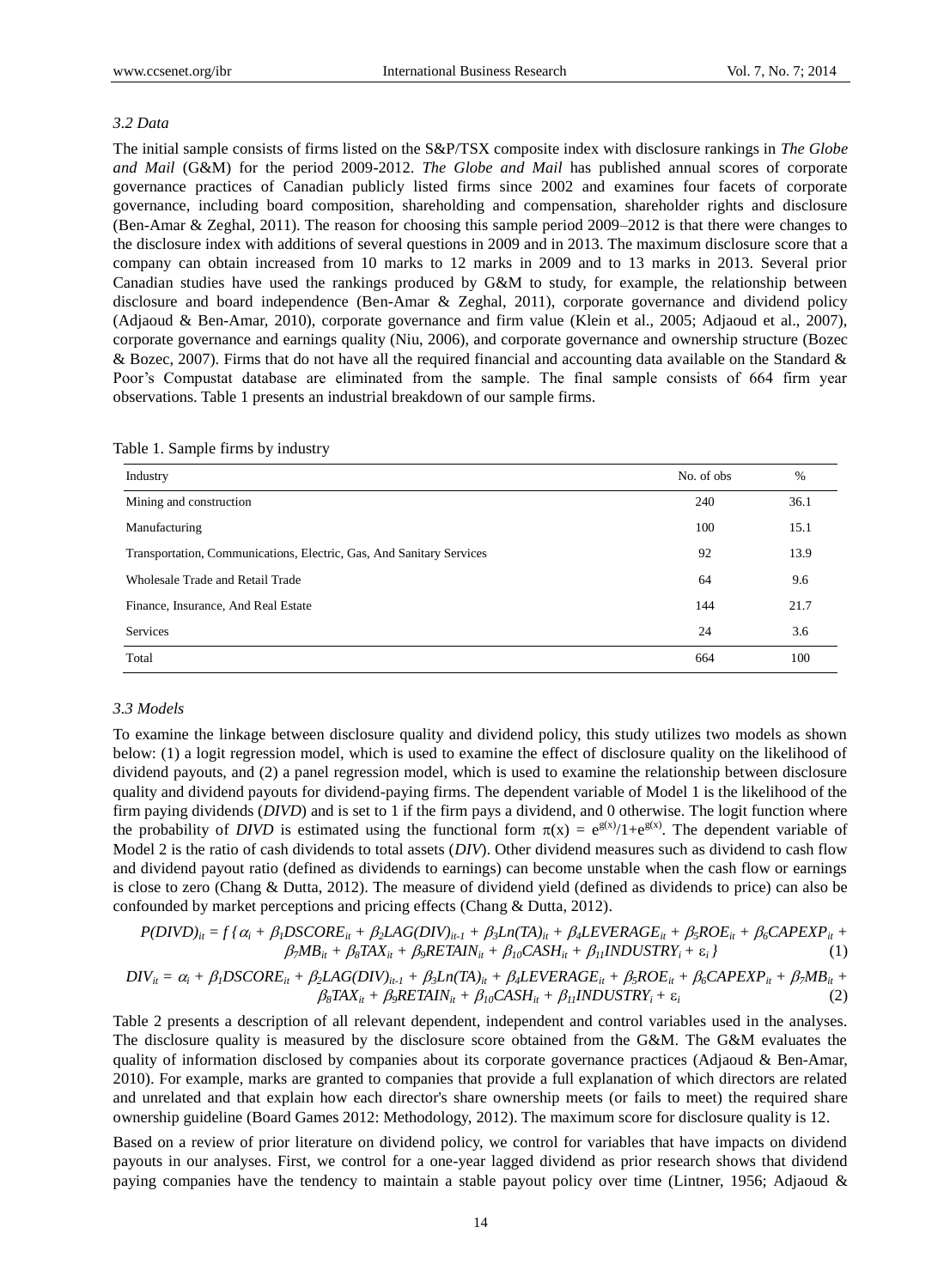Ben-Amar, 2010). Firm size, measured by natural logarithm of total assets, is also controlled for. Larger firms arguably have more access to outside resources and are less dependent on internal funds (Fama & French, 2001; Denis & Osobov, 2008). Therefore, larger firms are more likely to pay dividends and in larger amounts. Leverage, defined as the ratio of total debt to total assets, is controlled for because debt can also be considered as a corporate governance mechanism for alleviating the potential free cash flow problem (Renneboog & Trojanowski, 2007; Setia-Atmaja et al., 2009). Also, there may be debt covenants on dividends imposed by debt holders (Jiraporn et al., 2011). Therefore, a negative relationship is expected between leverage and dividend payouts.

| Variable                    | Symbol          | Exp Sign                 | Description                                                                                                           |
|-----------------------------|-----------------|--------------------------|-----------------------------------------------------------------------------------------------------------------------|
| <b>Dependent variables</b>  |                 |                          |                                                                                                                       |
| Dividend dummy (Logit)      | <i>DIVD</i>     |                          | Dummy variable that equals one if the firm pays a dividend.                                                           |
| Dividend (Panel)            | DIV             |                          | Ratio of cash dividends to total assets.                                                                              |
| <b>Independent variable</b> |                 |                          |                                                                                                                       |
| Disclosure quality          | <b>DSCORE</b>   | $+/-$                    | Disclosure score is collected from <i>The Globe and Mail</i> . This<br>variable ranges from 0 to 12.                  |
| <b>Control variables</b>    |                 |                          |                                                                                                                       |
| Lagged dividends            | LAG(DIV)        | $^{+}$                   | One-year lagged dividend (t-1).                                                                                       |
| Firm size                   | Ln(TA)          | $^{+}$                   | Natural logarithm of total assets.                                                                                    |
| Leverage                    | <b>LEVERAGE</b> | $\overline{\phantom{a}}$ | Ratio of total debt to total assets.                                                                                  |
| Profitability               | ROE             | $^{+}$                   | Ratio of net income to shareholders' equity.                                                                          |
| Growth opportunities        | <b>CAPEXP</b>   | $\overline{a}$           | Ratio of capital expenditure to total assets.                                                                         |
| Investment opportunities    | MB              |                          | Ratio of market value of equity plus the book value of debt to<br>the book value of assets.                           |
| Taxation                    | TAX             |                          | Ratio of income tax to total assets.                                                                                  |
| Retained earnings           | <b>RETAIN</b>   | $^{+}$                   | Ratio of retained earnings to total equity.                                                                           |
| Availability of cash        | CASH            | $^{+}$                   | Ratio of cash and marketable securities to net assets, which are<br>total assets minus cash and short-term securities |
|                             | <b>FCF</b>      | $+$                      | Ratio of free cash flow to book value of assets.                                                                      |
| Industry dummy              | <b>INDUSTRY</b> | $+/-$                    | Dummy variables for industrial sectors.                                                                               |

#### Table 2. Variable descriptions

Moreover, firms with higher profitability have more net income available for distributing cash dividends to shareholders (Chang & Dutta, 2012). Hence, we control for profitability using ROE and a positive relationship with dividend payout is expected. Firms with higher growth opportunities (measured by the ratio of capital expenditure to total assets) and investment opportunities (measured by the ratio of market value of equity plus the book value of debt to the book value of assets) have more cash flow needs for future investment and operating activities (Adjaoud & Ben-Amar, 2010; Chang & Dutta, 2012). Therefore, growth opportunities and investment opportunities are expected to be negatively associated with dividend payouts.

Higher tax will reduce the profits and thereby the amount of cash available for paying out to shareholders (Abor & Fiador, 2013). Therefore, in this study we include a taxation variable, defined as the ratio of income tax to total assets, to account for such effect. In addition, we include retained earnings, defined as the ratio of retained earnings to total equity, as the control variable because mature firms that have more earned capital than contributed capital are more likely to pay larger dividends (Jiraporn et al., 2011). DeAngelo et al. (2006) also show that the ratio of earned to contributed capital mix is a significant determinant of dividend payout. According to Jensen (1986), firms may distribute cash to shareholders through dividend payouts as a way of reducing the agency costs of free cash flow. This study controls for the availability of free cash using two alternative measures, (1) the ratio of cash and marketable securities to net assets and (2) the ratio of free cash flow to book value of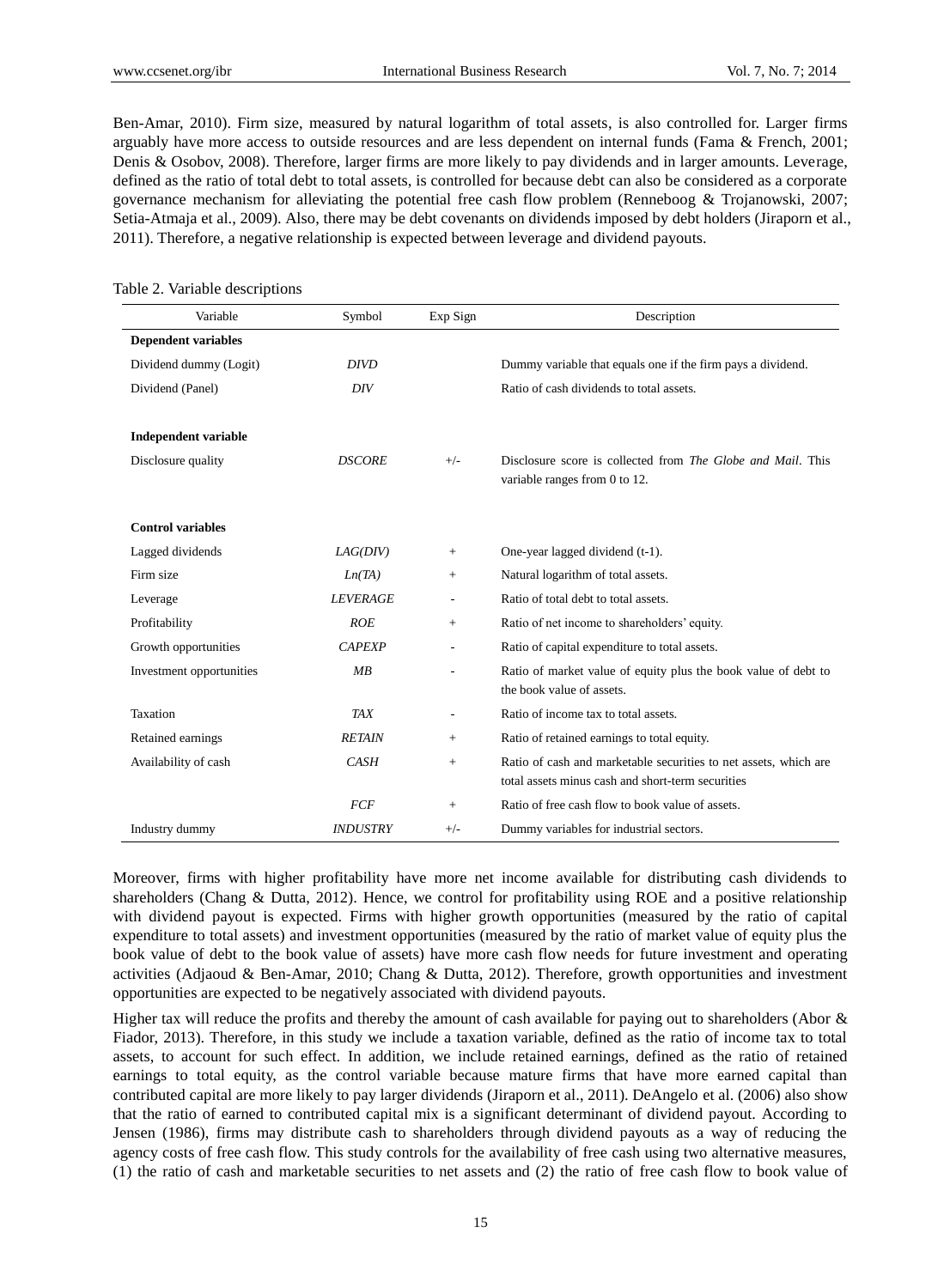assets (where free cash flow is measured by the net cash flow from operating activities minus cash dividends and capital expenditures). To control for possible variations across industries, we include dummy variables for industry sectors based on the first-two digit SIC codes.

## **4. Results**

## *4.1 Descriptive Statistics*

Table 3 shows the summary statistics for the sample firms. Our sample consists of 664 firm year observations (including 532 dividend paying firms and 132 nonpaying firms). The average disclosure score of sample firms is 8 (out of a total score of 12). The correlations in Table 4 show that dividend is positively related to leverage, profitability, investment opportunities and taxation, and is negatively associated with retained earnings and cash. Inconsistent with the prediction, the results suggest that leverage is not a substitute governance mechanism for reducing the agency costs of free cash flow. Instead, the results indicate that firms are likely to raise debt in order to maintain its dividend level, reflecting the "stickiness" in dividend payouts that have been discussed in previous literature (Guttman et al., 2010; Twu, 2010). Interestingly, our results suggest that growth firms are associated with higher dividend payouts while mature firms with high retained earnings are associated lower payouts. The latter evidence is consistent with the "productivity effect" suggested by Araujo et al. (2011). Specifically, we find that dividend is positively, but insignificantly, associated with growth opportunities and has a strong positive relationship with investment opportunities while retained earnings is negatively related to dividend. Moreover, the results show that firms with higher (or lower) cash are associated with lower (or higher) dividends. There are two possible explanations for the inverse relationship between cash and dividends. First, the evidence may suggest that our sample firms are more likely to suffer from the agency costs of free cash flow. Second, firms with low cash may insist in paying high dividends due to the stickiness nature of dividend payouts and the signaling effect of dividend policy.

|                  | Obs | Mean    | Median | Std. Dev. | Min       | Max     |
|------------------|-----|---------|--------|-----------|-----------|---------|
| <b>DIV</b>       | 664 | 0.02    | 0.01   | 0.03      | 0.00      | 0.23    |
| <b>DISCORE</b>   | 664 | 8.35    | 9.00   | 3.10      | 0.00      | 12.00   |
| LAG(DIV)         | 664 | 213.78  | 58.14  | 413.68    | 0.00      | 3049.00 |
| Ln(TA)           | 664 | 8.58    | 8.19   | 1.65      | 5.43      | 13.62   |
| <b>LEVERAGE</b>  | 664 | 21.47   | 19.61  | 15.67     | 0.00      | 74.11   |
| <b>ROE</b>       | 664 | 9.60    | 10.10  | 20.21     | $-250.29$ | 278.08  |
| <b>CAPEXP</b>    | 664 | 0.08    | 0.06   | 0.07      | 0.00      | 0.42    |
| MB               | 664 | 1.28    | 1.09   | 0.84      | 0.06      | 5.35    |
| <b>TAX</b>       | 664 | 0.02    | 0.01   | 0.02      | $-0.15$   | 0.20    |
| <b>RETAIN</b>    | 664 | 0.18    | 0.34   | 1.05      | $-17.36$  | 0.94    |
| CASH             | 664 | 0.13    | 0.05   | 0.28      | 0.00      | 3.66    |
| FCF              | 664 | $-0.01$ | 0.00   | 0.08      | $-0.44$   | 0.38    |
| No of DIV payers | 532 |         |        |           |           |         |

Table 3. Descriptive statistics

*DIV:* Ratio of cash dividends to total assets; *DISCORE:* Disclosure score collected from *The Globe and Mail*; *LAG(DIV):* One-year lagged dividend; *Ln(TA):* Natural logarithm of total assets; *LEVERAGE:* Ratio of total debt to total assets; *ROE:* Ratio of net income to shareholders' equity; *CAPEXP*: Ratio of capital expenditure to total assets; *MB*: Ratio of market value of equity plus the book value of debt to the book value of assets; *TAX:* Ratio of income tax to total assets; *RETAIN:* Ratio of retained earnings to total equity; *CASH:* Ratio of cash and marketable securities to net assets, which are total assets minus cash and short-term securities; *FCF*: Ratio of free cash flow to book value of assets.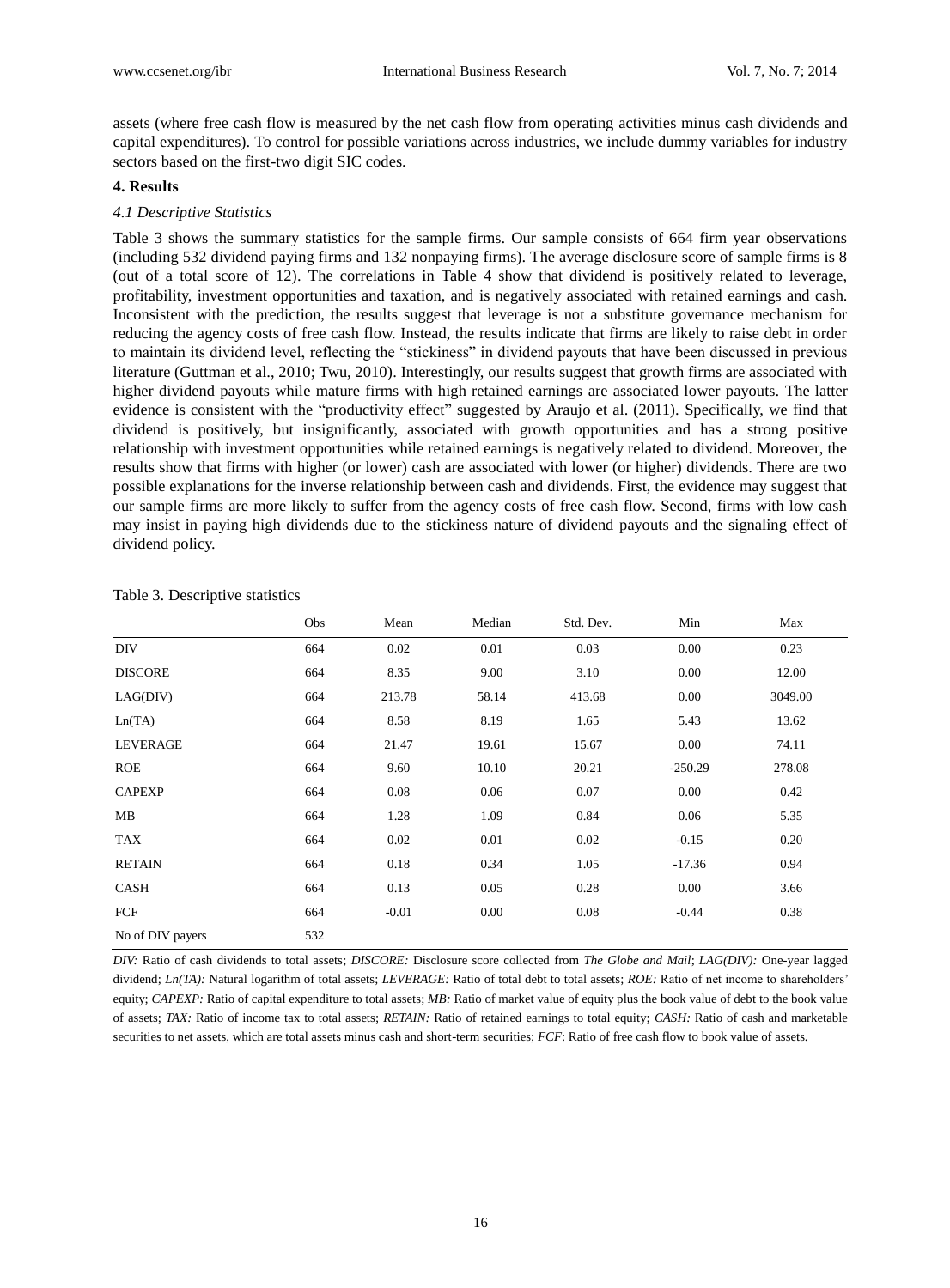|                 | <b>DIV</b>  |             | LAG(DIV) LEVERAGE | <b>ROE</b> | <b>CAPEXP</b> | MВ          | TAX        | <b>RETAIN</b> | <b>CASH</b> | FCF  |
|-----------------|-------------|-------------|-------------------|------------|---------------|-------------|------------|---------------|-------------|------|
| <b>DIV</b>      | 1.00        |             |                   |            |               |             |            |               |             |      |
| LAG(DIV)        | 0.00        | 1.00        |                   |            |               |             |            |               |             |      |
| <b>LEVERAGE</b> | $0.15***$   | $-0.02$     | 1.00              |            |               |             |            |               |             |      |
| <b>ROE</b>      | $0.18***$   | $0.08$ **   | 0.01              | 1.00       |               |             |            |               |             |      |
| <b>CAPEXP</b>   | 0.02        | $-0.21$ *** | $-0.07*$          | $-0.07*$   | 1.00          |             |            |               |             |      |
| MB              | $0.35***$   | $-0.30$ *** | $-0.11$ ***       | 0.05       | $0.31***$     | 1.00        |            |               |             |      |
| <b>TAX</b>      | $0.20$ ***  | $-0.14$ *** | $-0.21$ ***       | $0.25$ *** | $0.14***$     | $0.32$ ***  | 1.00       |               |             |      |
| <b>RETAIN</b>   | $-0.13$ *** | $0.11***$   | $-0.22$ ***       | $0.14$ *** | $-0.02$       | $-0.19$ *** | $0.08$ **  | 1.00          |             |      |
| <b>CASH</b>     | $-0.09$ **  | $-0.11$ *** | $-0.25$ ***       | $-0.06*$   | $-0.01$       | $0.27$ ***  | $0.09**$   | $-0.04$       | 1.00        |      |
| FCF             | 0.03        | 0.04        | $-0.05$           | $0.20$ *** | $-0.61$ ***   | $-0.06$     | $0.29$ *** | $0.10***$     | $-0.02$     | 1.00 |

#### Table 4. Correlation analysis

*DIV:* Ratio of cash dividends to total assets; *LAG(DIV):* One-year lagged dividend; *LEVERAGE:* Ratio of total debt to total assets; *ROE:* Ratio of net income to shareholders' equity; *CAPEXP:* Ratio of capital expenditure to total assets; *MB:* Ratio of market value of equity plus the book value of debt to the book value of assets; *TAX:* Ratio of income tax to total assets; *RETAIN:* Ratio of retained earnings to total equity; *CASH:*  Ratio of cash and marketable securities to net assets, which are total assets minus cash and short-term securities; *FCF*: Ratio of free cash flow to book value of assets. \*, \*\*, \*\*\* denote significance at the 10%, 5% and 1% levels, respectively.

#### *4.2 Multivariate Analysis*

We use a logit regression to investigate the relationship between disclosure quality and dividend policy as shown in Table 5. The dependent variable is a dichotomous variable that equals one if the firm pays dividends. The variable of interest is DSCORE, which proxies for disclosure quality. The coefficient of this variable is positive and significant for both models, suggesting that firms with better disclosure quality exhibit a higher probability to pay dividends. The evidence is thus in line with the outcome hypothesis where shareholders are able to force managers to disgorge cash in the form of dividends in a transparent disclosure environment.

In Table 6, we utilize panel analysis and the random effects model to investigate the impact of disclosure quality on the magnitude of dividend payouts. DSCORE displays significant and positive coefficients only for Model 2 where FCF is used a proxy for the availability of cash. The FCF arguably is a closer measure of the agency costs of free cash flow problem. Therefore, the result provides evidence supporting the outcome hypothesis. Specifically, the results suggest that in a more transparent disclosure environment where the agency costs are lower, firms pay larger dividends. Overall, better disclosure quality is associated with both a stronger propensity to pay dividends and among dividend payers, with larger dividends.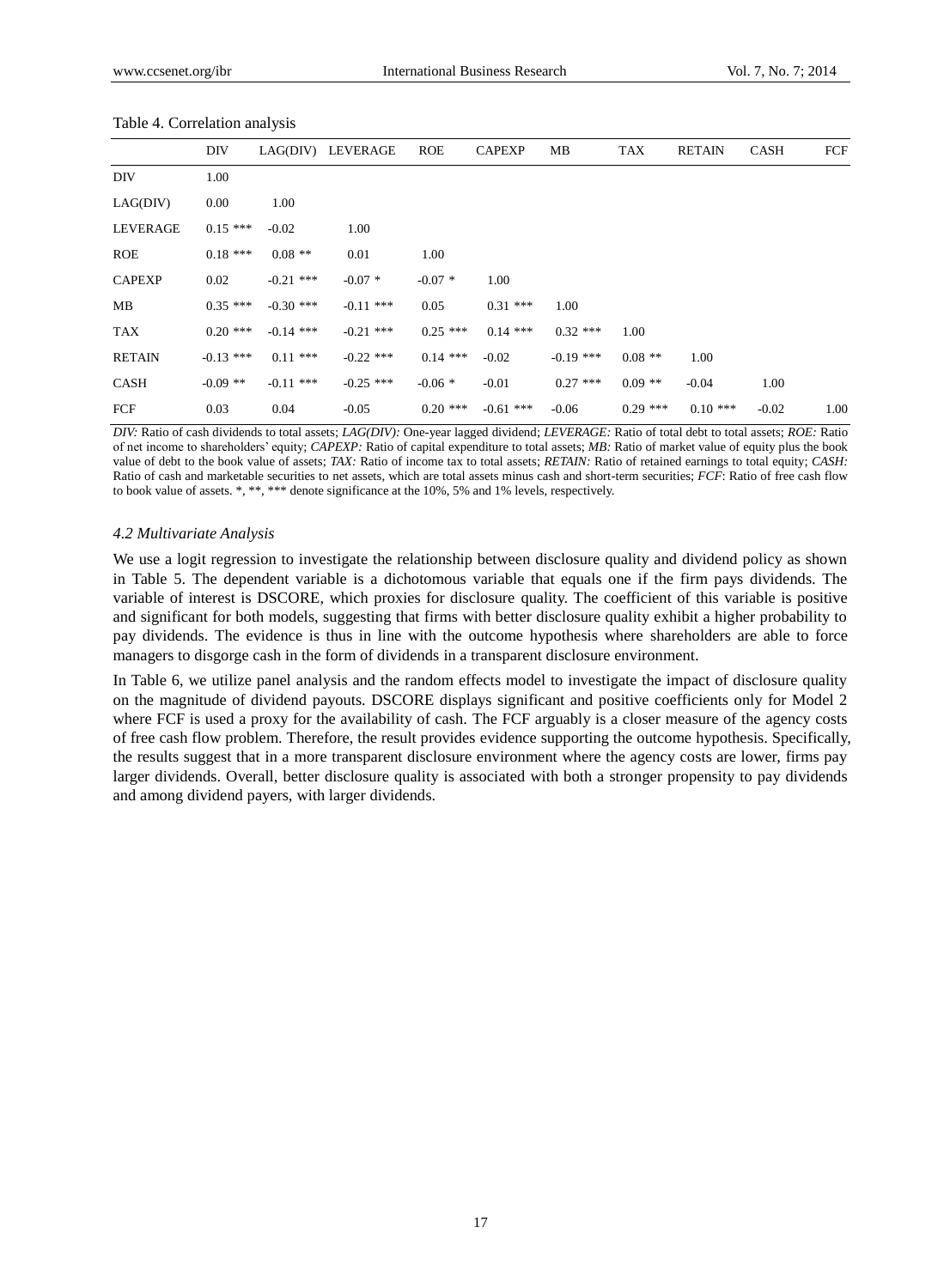|                         | Model 1      | Model 2      |
|-------------------------|--------------|--------------|
| Intercept               | $-7.007$ *** | $-7.737$ *** |
|                         | $(-4.189)$   | $(-4.661)$   |
| <b>DSCORE</b>           | $0.219$ ***  | $0.214$ ***  |
|                         | (4.571)      | (4.460)      |
| LAG(DIV)                | $0.007$ ***  | $0.007$ ***  |
|                         | (2.783)      | (2.720)      |
| Ln(TA)                  | $0.327 *$    | $0.394$ **   |
|                         | (1.782)      | (2.162)      |
| <b>LEVERAGE</b>         | $0.048$ ***  | $0.050$ ***  |
|                         | (3.635)      | (3.920)      |
| <b>ROE</b>              | $0.011 *$    | 0.009        |
|                         | (1.772)      | (1.389)      |
| <b>CAPEXP</b>           | $-5.427$ *** | $-1.189$     |
|                         | $(-2.587)$   | $(-0.423)$   |
| МB                      | $0.370$ **   | $0.318 *$    |
|                         | (2.065)      | (1.761)      |
| <b>TAX</b>              | 26.692 ***   | 22.276 ***   |
|                         | (4.434)      | (3.389)      |
| <b>RETAIN</b>           | $0.359$ ***  | $0.353$ ***  |
|                         | (3.149)      | (3.075)      |
| $\operatorname{CASH}$   | $-0.654$     |              |
|                         | $(-1.282)$   |              |
| ${\mbox{FCF}}$          |              | $4.341 *$    |
|                         |              | (1.951)      |
| Industry dummies        | Yes          | Yes          |
| McFadden $\mathbf{R}^2$ | 0.466        | 0.469        |
| Log likelihood          | $-176.760$   | $-175.799$   |
| Total obs               | 664          | 664          |

#### Table 5. The likelihood of dividend payouts and disclosure quality

This table reports the result of the Logit regression models. Dependent variable (*DIVD*): Dummy variable that equals one if the firm pays a dividend. *DSCORE*: Disclosure score collected from *The Globe and Mail*. *DIV:* Ratio of cash dividends to total assets; *LAG(DIV):* One-year lagged dividend; *Ln(TA):* Natural logarithm of total assets; *LEVERAGE:* Ratio of total debt to total assets; *ROE:* Ratio of net income to shareholders' equity; *CAPEXP:* Ratio of capital expenditure to total assets; *MB:* Ratio of market value of equity plus the book value of debt to the book value of assets; *TAX:* Ratio of income tax to total assets; *RETAIN:* Ratio of retained earnings to total equity; *CASH:* Ratio of cash and marketable securities to net assets, which are total assets minus cash and short-term securities; *FCF*: Ratio of free cash flow to book value of assets. *z*-statistics are reported in parentheses. \*, \*\*, \*\*\* denote significance at the 10%, 5% and 1% levels, respectively.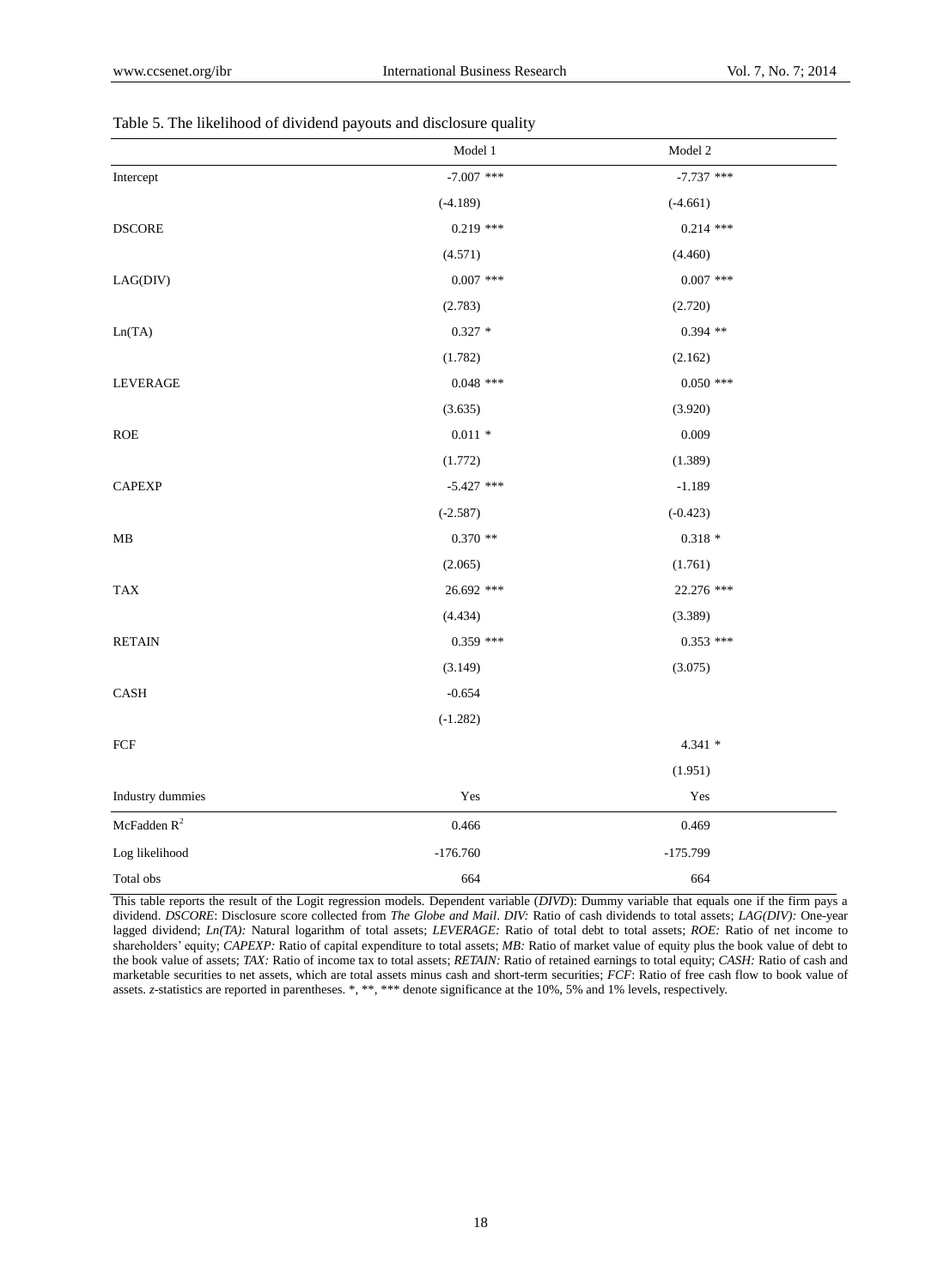|                  | $\textbf{Model}\ 1$ | Model 2      |
|------------------|---------------------|--------------|
| Intercept        | $0.103$ ***         | $0.098$ ***  |
|                  | (8.336)             | (8.307)      |
| $\sf DSCORE$     | $0.000\,$           | $0.000$ **   |
|                  | (1.320)             | (2.033)      |
| LAG(DIV)         | $0.000$ ***         | $0.000$ ***  |
|                  | (6.089)             | (6.161)      |
| Ln(TA)           | $-0.012$ ***        | $-0.012$ *** |
|                  | $(-10.227)$         | $(-10.319)$  |
| LEVERAGE         | $0.000\,$           | 0.000        |
|                  | (1.184)             | (1.040)      |
| <b>ROE</b>       | 0.000               | 0.000        |
|                  | (0.309)             | (0.460)      |
| <b>CAPEXP</b>    | $0.032**$           | $-0.008$     |
|                  | (2.103)             | $(-0.426)$   |
| MB               | $0.007$ ***         | $0.008$ ***  |
|                  | (5.419)             | (5.989)      |
| <b>TAX</b>       | 0.044               | $0.060$ **   |
|                  | (1.575)             | (2.118)      |
| <b>RETAIN</b>    | $0.002$ ***         | $0.002$ ***  |
|                  | (3.210)             | (2.897)      |
| CASH             | $-0.009$ **         |              |
|                  | $(-2.007)$          |              |
| ${\mbox{FCF}}$   |                     | $-0.046$ *** |
|                  |                     | $(-4.101)$   |
| Industry dummies | Yes                 | Yes          |
|                  |                     |              |
| Adjusted $R^2$   | 0.261               | 0.283        |

| Table 6. Dividend payouts and disclosure quality for dividend payers |  |  |  |
|----------------------------------------------------------------------|--|--|--|
|                                                                      |  |  |  |

This table reports the result of the panel analysis and random effects model. Dependent variable (*DIV*): Ratio of cash dividends to total assets. *DSCORE*: Disclosure score collected from *The Globe and Mail*. *DIV:* Ratio of cash dividends to total assets; *LAG(DIV):* One-year lagged dividend; *Ln(TA):* Natural logarithm of total assets; *LEVERAGE:* Ratio of total debt to total assets; *ROE:* Ratio of net income to shareholders' equity; *CAPEXP:* Ratio of capital expenditure to total assets; *MB:* Ratio of market value of equity plus the book value of debt to the book value of assets; *TAX:* Ratio of income tax to total assets; *RETAIN:* Ratio of retained earnings to total equity; *CASH:* Ratio of cash and marketable securities to net assets, which are total assets minus cash and short-term securities; *FCF*: Ratio of free cash flow to book value of assets. *t*-statistics are reported in parentheses. \*, \*\*, \*\*\* denote significance at the 10%, 5% and 1% levels, respectively.

## **5. Conclusion**

This paper examines the effect of information disclosure on dividend policy for a sample of Canadian firms over the period 2009-2012. Based on the agency theory, this study tests two competing hypotheses: (1) the outcome hypothesis, which argues that dividends are an outcome of an effective governance regime and therefore dividend payouts would be higher in a transparent disclosure environment; and (2) the substitution hypothesis, which argues that dividend payout is a substitute for other forms of governance and would be higher in an opaque disclosure environment. The empirical evidence shows support for the outcome hypothesis. Firms with higher disclosure quality exhibit a stronger propensity to pay dividends and among dividend payers, they pay larger dividends. The results are robust to controlling for firm-specific characteristics, such as firms size, leverage, profitability, growth opportunities, investment opportunities, tax effect, retained earnings and availability of cash. The findings from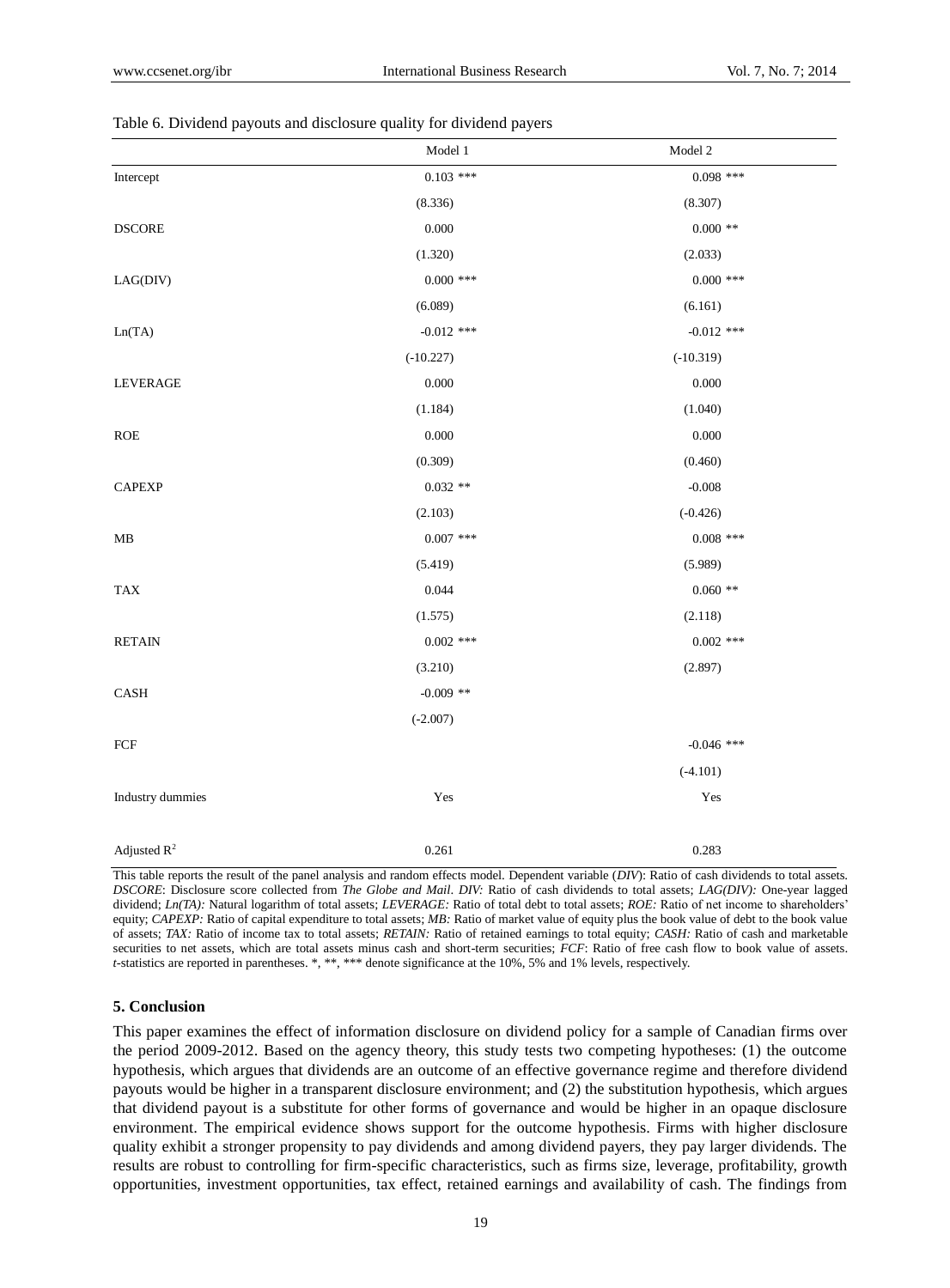this study also have unneglectable importance as they show that disclosure quality does matter to critical corporate decisions such as dividend policy. The implication for managers is that they should improve the disclosure quality of firms for the interests of shareholders who are then more likely to receive higher dividend payments. An extension of this paper could examine the linkage between disclosure quality and other corporate decisions such as corporate financing, equity issuance, and takeovers.

### **References**

- Abor, J., & Fiador, V. (2013). Does corporate governance explain dividend policy in Sub-Saharan Africa? *International Journal of Law and Management, 55*(3), 201–225. http://dx.doi.org/10.1108/17542431311327637
- Adjaoud, F., & Ben-Amar, W. (2010). Corporate governance and dividend policy: Shareholders' protection or expropriation? *Journal of Business Finance and Accounting, 37*(5/6), 648–667. http://dx.doi.org/10.1111/j.1468-5957.2010.02192.x
- Adjaoud, F., Zeghal, D., & Andaleeb, S. (2007). The effect of board's quality on performance: A Canadian study. *Corporate Governance: An International Review, 15*(4), 623–635. http://dx.doi.org/10.1111/j.1467-8683.2007.00592.x
- Araujo, A., Moreira, H., & Tsuchida, M. (2011). Do dividend changes signal future earnings? *Journal of Financial Intermediation, 20*, 117–134. http://dx.doi.org/10.1016/j.jfi.2010.04.001
- Armitage, S. (2012). Demand for dividends: The case of UK water companies. *Journal of Business Finance and Accounting, 39*(3/4), 464–499. http://dx.doi.org/10.1111/j.1468-5957.2011.02277.x
- Arnold, A. J. (1998). UK accounting disclosure practices and information asymmetry during the first quarter of the twentieth century: The effects on book returns and dividend cover. *Journal of Business Finance and Accounting, 25*(7/8), 775–794. http://dx.doi.org/10.1111/1468-5957.00212
- Avivazian, V., Booth, L., & Cleary, S. (2003). Dividend policy and the organization of capital markets. *Journal of Multinational Financial Management, 13*(2), 101–121. http://dx.doi.org/10.1016/S1042-444X(02)00038-5
- Avivazian, V., Booth, L., & Cleary, S. (2006). Dividend smoothing and debt rating. *Journal of Financial and Quantitative Analysis, 41*(2), 439–453. http://dx.doi.org/10.1017/S0022109000002131
- Bae, S. C., Chang, K., & Kang, E. (2012). Culture, corporate governance, and dividend policy: International evidence. *Journal of Financial Research, 35*(2), 289–316. http://dx.doi.org/10.1111/j.1475-6803.2012.01318.x
- Bartram, S. M., Brown, P. R., How, J. C. Y., & Verhoeven, P. (2012). *Agency conflicts and corporate payout policies: A global study*. SSRN Working Paper. Retrieved from http://ssrn.com/abstract=1068281
- Ben-Amar, W., & Zeghal, D. (2011). Board of directors' independence and executive compensation disclosure transparency: Canadian evidence. *Journal of Applied Accounting Research, 12*(1), 43–60. http://dx.doi.org/10.1108/09675421111130603
- Booth, L., & Chang, B. (2011). Information asymmetry, dividend status, and SEO announcement-day returns. *Journal of Financial Research, 34*(1), 155–177. http://dx.doi.org/10.1111/j.1475-6803.2010.01287.x
- Bozec, Y., & Bozec, R. (2007). Ownership concentration and corporate governance practices: Substitution or expropriation effects? *Canadian Journal of Administrative Sciences, 24*(3), 182–195. http://dx.doi.org/10.1002/cjas.23
- Brockman, P., & Unlu, E. (2011). Earned/contributed capital, dividend policy, and disclosure quality: An international study. *Journal of Banking and Finance, 35*(7), 1610–1625. http://dx.doi.org/10.1016/j.jbankfin.2010.11.014
- Bushman, R. M., & Smith, A. J. (2001). Financial accounting information and corporate governance. *Journal of Accounting and Economics, 31*, 237–333. http://dx.doi.org/10.1016/S0165-4101(01)00027-1
- Campbell, G., & Turner, J. D. (2011). Substitutes for legal protection: Corporate governance and dividends in Victorian Britain. *Economic History Review, 64*(2), 571–597. http://dx.doi.org/10.1111/j.1468-0289.2010.00545.x
- Chae, J., Kim, S., & Lee, E. J. (2009). How corporate governance affects payout policy under agency problems and external financing constraints. *Journal of Banking and Finance, 33*(11), 2093–2101. http://dx.doi.org/10.1016/j.jbankfin.2009.05.003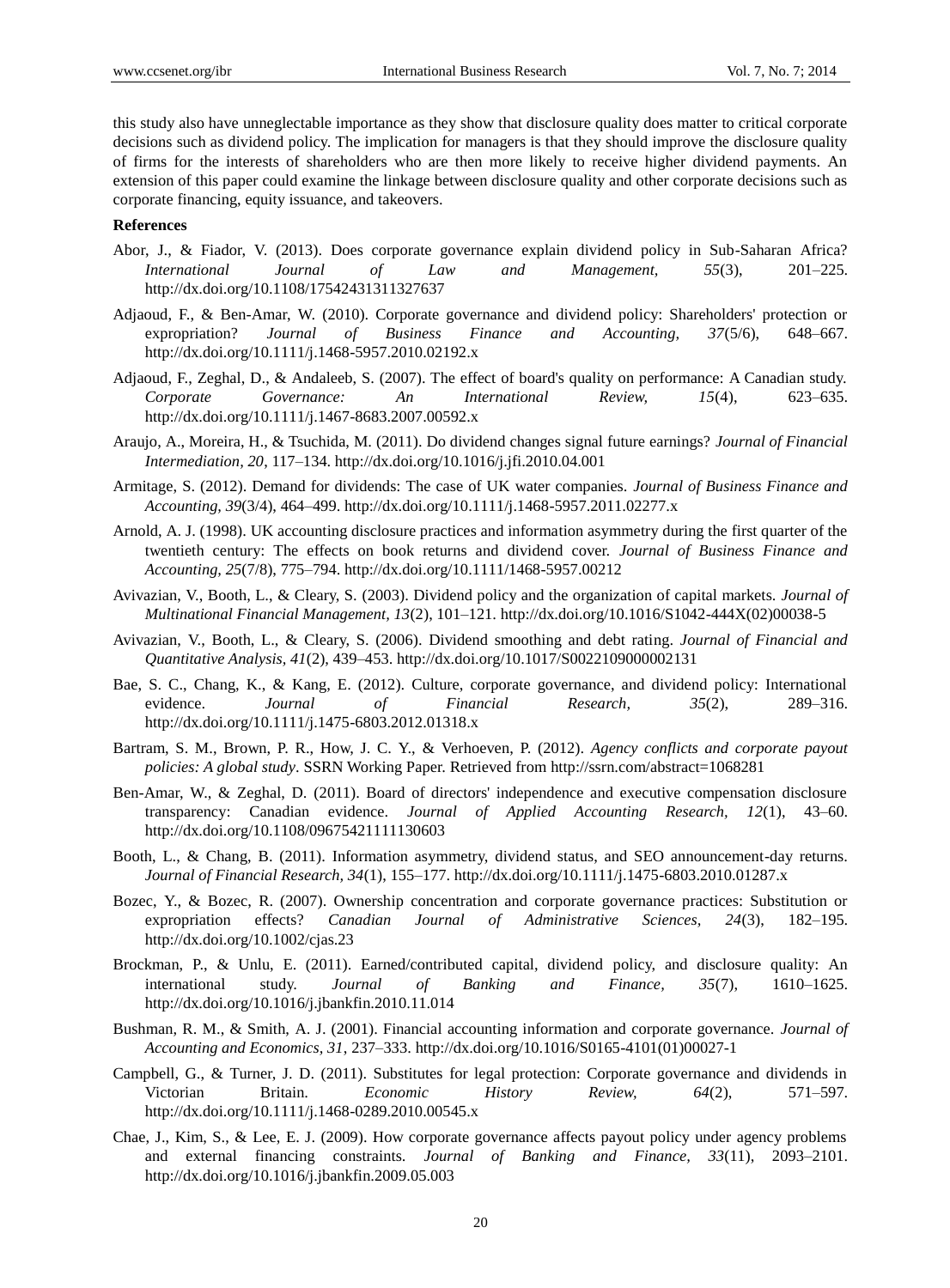- Chang, B., & Dutta, S. (2012). Dividends and corporate governance: Canadian evidence. *IUP Journal of Applied Finance, 18*(4), 5–30.
- Chen, L., Lin, C., & Kim, Y.-C. (2011). Financial characteristics, corporate governance and the propensity to pay cash dividends of Chinese listed companies. *International Business and Management, 3*(1), 176-188.
- Cheng, L. T. W., Davidson III, W. N., & Leung, T. Y. (2011). Insider trading returns and dividend signals. *International Review of Economics and Finance, 20*, 421-429. http://dx.doi.org/10.1016/j.iref.2010.11.016
- DeAngelo, H., & DeAngelo, L. (2006). The irrelevance of the MM dividend irrelevance theorem. *Journal of Financial Economics, 79*, 293–315. http://dx.doi.org/10.1016/j.jfineco.2005.03.003
- DeAngelo, H., DeAngelo, L., & Stulz, R. M. (2006). Dividend policy and the earned/contributed capital mix: A test of the lifecycle theory. *Journal of Financial Economics, 81*, 227–254. http://dx.doi.org/10.1016/j.jfineco.2005.07.005
- Denis, D., & Osobov, I. (2008). Why do firms pay dividends? International evidence on the determinants of dividend policy. *Journal of Financial Economics, 89*, 62–82. http://dx.doi.org/10.1016/j.jfineco.2007.06.006
- Easterbrook, F. H. (1984). Two agency-cost explanations of dividends. *American Economic Review, 74*(4), 650– 659.
- Faccio, M., Lang, L. H. R., & Young, L. (2001). Dividends and expropriation. *American Economic Review, 91*(1), 54–78. http://dx.doi.org/10.1257/aer.91.1.54
- Fama, E. F., & French, K. R. (2001). Disappearing dividends: Changing firm characteristics or lower propensity to pay. *Journal of Financial Economics, 60*, 3–43. http://dx.doi.org/10.1016/S0304-405X(01)00038-1
- Fluck, Z. (1999). The dynamics of the management-shareholder conflict. *Review of Financial Studies, 12*, 347– 377. http://dx.doi.org/10.1093/rfs/12.2.379
- Gelb, D. (1999). Accounting disclosures and corporate payout policy: Special dividends versus stock repurchases. *Journal of Accounting, Auditing and Finance, 14*(4), 385–399.
- Gelb, D. S. (2000). Corporate signaling with dividends, stock repurchases, and accounting disclosures: An empirical study. *Journal of Accounting, Auditing and Finance, 15*(2), 99–120.
- Gomes, A. (2000). Going public with asymmetric information, agency costs, and dynamic trading. *Journal of Finance, 55*, 615–646. http://dx.doi.org/10.1111/0022-1082.00221
- Grullon, G., Michaely, R., & Swaminathan, B. (2002). Are dividend changes a sign of firm maturity? *Journal of Business, 75*, 387–424. http://dx.doi.org/10.1086/339889
- Guttman, I., Kadan, O., & Kandel, E. (2010). Dividend stickiness and strategic pooling. *Review of Financial Studies, 23*(12), 4455–4495. http://dx.doi.org/10.1093/rfs/hhq096
- Hu, A., & Kumar, P. (2004). Managerial entrenchment and payout policy. *Journal of Financial and Quantitative Analysis, 39*(4), 759–790. http://dx.doi.org/10.1017/S0022109000003203
- Hussainey, K., & Aal-Eisa, J. (2009). Disclosure and dividend signalling when sustained earnings growth declines. *Managerial Auditing Journal, 24*(5), 445–454. http://dx.doi.org/10.1108/02686900910956801
- Hussainey, K., & Walker, M. (2009). The effects of voluntary disclosure and dividend propensity on prices leading earnings. *Accounting and Business Research, 39*(1), 37–55. http://dx.doi.org/10.1080/00014788.2009.9663348
- Jensen, M. C. (1986). Agency costs of free cash flow, corporate finance, and takeovers. *American Economic Review, 76*(2), 323–329.
- Jiraporn, P., & Ning, Y. (2006). Dividend policy, shareholder rights, and corporate governance. *Journal of Applied Finance, 16*(2), 24–36.
- Jiraporn, P., Kim, J.-C., & Kim, Y. S. (2011). Dividend payouts and corporate governance quality: An empirical investigation. *Financial Review, 46*(2), 251–279. http://dx.doi.org/10.1111/j.1540-6288.2011.00299.x
- John, K., & Knyazeva, A. (2006). *Payout policy, agency conflicts and corporate governance*. Working Paper, New York University.
- Klein, P., Shapiro, D., & Young, J. (2005). Corporate governance, family ownership and firm value. *Corporate Governance: An International Review, 13*(6), 760–784.
- Knyazeva, A. (2007). *Delivering on the dividend promise: Corporate governance, managerial incentives and*